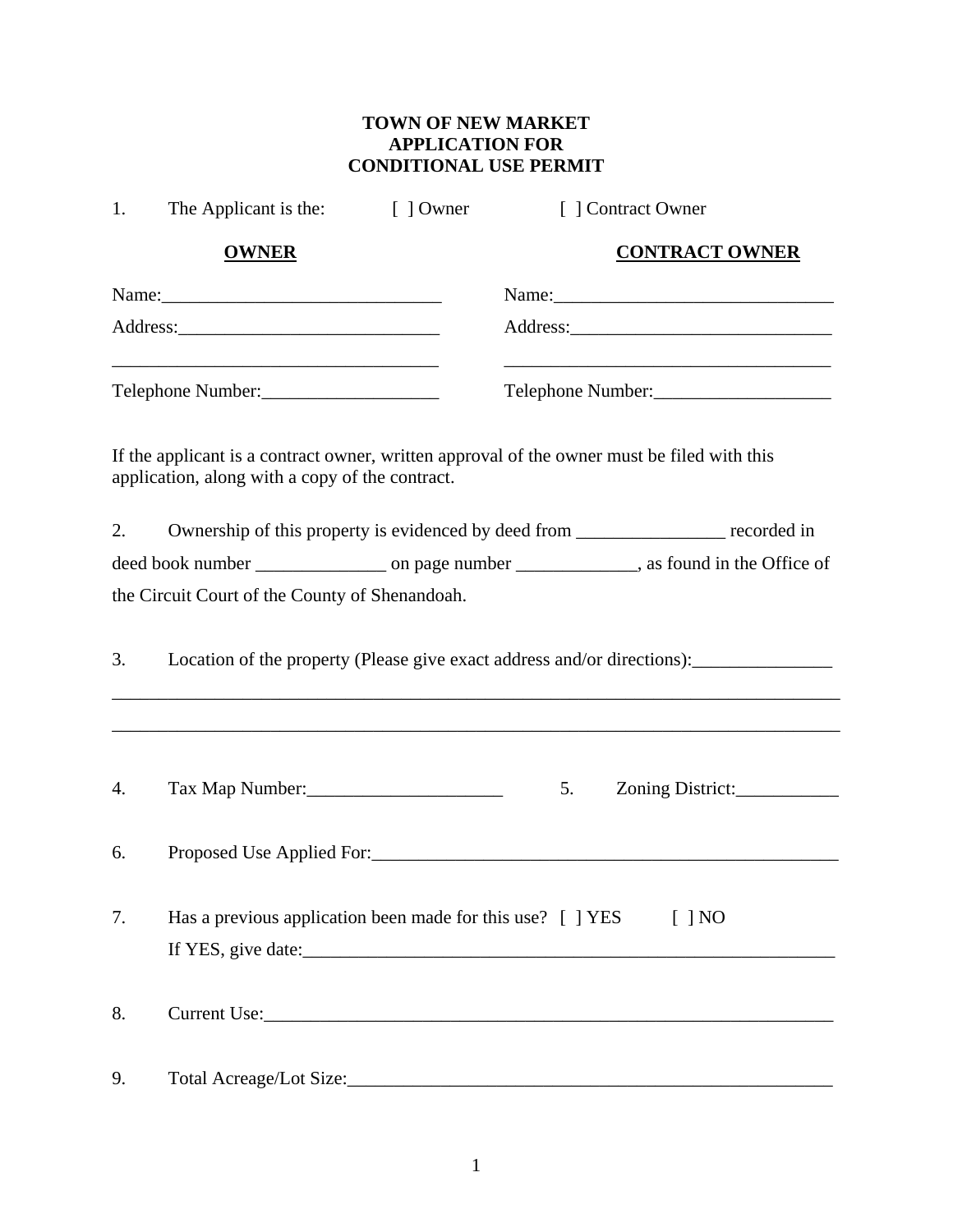10. It is proposed that the following buildings, additions, or improvements will be constructed:

11. It is proposed that \_\_\_\_\_\_\_ square feet out of the total building area footage of \_\_\_\_\_\_\_ square feet will be utilized under this permit;

## OR

It is proposed that \_\_\_\_\_\_\_ square feet/acres of the total parcel of \_\_\_\_\_\_\_\_\_ square feet/acres will be utilized under this permit.

12. The proposed days and hours of operation of the use are:

\_\_\_\_\_\_\_\_\_\_\_\_\_\_\_\_\_\_\_\_\_\_\_\_\_\_\_\_\_\_\_\_\_\_\_\_\_\_\_\_\_\_\_\_\_\_\_\_\_\_\_\_\_\_\_\_\_\_\_\_\_\_\_\_\_\_\_\_\_\_\_\_\_\_\_\_\_\_

13. Please supply an estimate of the traffic impact of the proposed use in relation to its access streets:\_\_\_\_\_\_\_\_\_\_\_\_\_\_\_\_\_\_\_\_\_\_\_\_\_\_\_\_\_\_\_\_\_\_\_\_\_\_\_\_\_\_\_\_\_\_\_\_\_\_\_\_\_\_\_\_\_\_\_\_\_\_\_\_\_\_\_\_\_\_\_\_

\_\_\_\_\_\_\_\_\_\_\_\_\_\_\_\_\_\_\_\_\_\_\_\_\_\_\_\_\_\_\_\_\_\_\_\_\_\_\_\_\_\_\_\_\_\_\_\_\_\_\_\_\_\_\_\_\_\_\_\_\_\_\_\_\_\_\_\_\_\_\_\_\_\_\_\_\_\_

\_\_\_\_\_\_\_\_\_\_\_\_\_\_\_\_\_\_\_\_\_\_\_\_\_\_\_\_\_\_\_\_\_\_\_\_\_\_\_\_\_\_\_\_\_\_\_\_\_\_\_\_\_\_\_\_\_\_\_\_\_\_\_\_\_\_\_\_\_\_\_\_\_\_\_\_\_\_

 $\frac{1}{2}$  ,  $\frac{1}{2}$  ,  $\frac{1}{2}$  ,  $\frac{1}{2}$  ,  $\frac{1}{2}$  ,  $\frac{1}{2}$  ,  $\frac{1}{2}$  ,  $\frac{1}{2}$  ,  $\frac{1}{2}$  ,  $\frac{1}{2}$  ,  $\frac{1}{2}$  ,  $\frac{1}{2}$  ,  $\frac{1}{2}$  ,  $\frac{1}{2}$  ,  $\frac{1}{2}$  ,  $\frac{1}{2}$  ,  $\frac{1}{2}$  ,  $\frac{1}{2}$  ,  $\frac{1$ 

14. Briefly discuss how the proposed use and improvements are designed and arranged to fit into the development of the adjacent property and neighborhood and will not be detrimental to the immediate neighborhood:

\_\_\_\_\_\_\_\_\_\_\_\_\_\_\_\_\_\_\_\_\_\_\_\_\_\_\_\_\_\_\_\_\_\_\_\_\_\_\_\_\_\_\_\_\_\_\_\_\_\_\_\_\_\_\_\_\_\_\_\_\_\_\_\_\_\_\_\_\_\_\_\_\_\_\_\_\_\_

\_\_\_\_\_\_\_\_\_\_\_\_\_\_\_\_\_\_\_\_\_\_\_\_\_\_\_\_\_\_\_\_\_\_\_\_\_\_\_\_\_\_\_\_\_\_\_\_\_\_\_\_\_\_\_\_\_\_\_\_\_\_\_\_\_\_\_\_\_\_\_\_\_\_\_\_\_\_

\_\_\_\_\_\_\_\_\_\_\_\_\_\_\_\_\_\_\_\_\_\_\_\_\_\_\_\_\_\_\_\_\_\_\_\_\_\_\_\_\_\_\_\_\_\_\_\_\_\_\_\_\_\_\_\_\_\_\_\_\_\_\_\_\_\_\_\_\_\_\_\_\_\_\_\_\_\_

\_\_\_\_\_\_\_\_\_\_\_\_\_\_\_\_\_\_\_\_\_\_\_\_\_\_\_\_\_\_\_\_\_\_\_\_\_\_\_\_\_\_\_\_\_\_\_\_\_\_\_\_\_\_\_\_\_\_\_\_\_\_\_\_\_\_\_\_\_\_\_\_\_\_\_\_\_\_

\_\_\_\_\_\_\_\_\_\_\_\_\_\_\_\_\_\_\_\_\_\_\_\_\_\_\_\_\_\_\_\_\_\_\_\_\_\_\_\_\_\_\_\_\_\_\_\_\_\_\_\_\_\_\_\_\_\_\_\_\_\_\_\_\_\_\_\_\_\_\_\_\_\_\_\_\_\_

\_\_\_\_\_\_\_\_\_\_\_\_\_\_\_\_\_\_\_\_\_\_\_\_\_\_\_\_\_\_\_\_\_\_\_\_\_\_\_\_\_\_\_\_\_\_\_\_\_\_\_\_\_\_\_\_\_\_\_\_\_\_\_\_\_\_\_\_\_\_\_\_\_\_\_\_\_\_

\_\_\_\_\_\_\_\_\_\_\_\_\_\_\_\_\_\_\_\_\_\_\_\_\_\_\_\_\_\_\_\_\_\_\_\_\_\_\_\_\_\_\_\_\_\_\_\_\_\_\_\_\_\_\_\_\_\_\_\_\_\_\_\_\_\_\_\_\_\_\_\_\_\_\_\_\_\_

## 15. Additional Comments: 15. Additional Comments: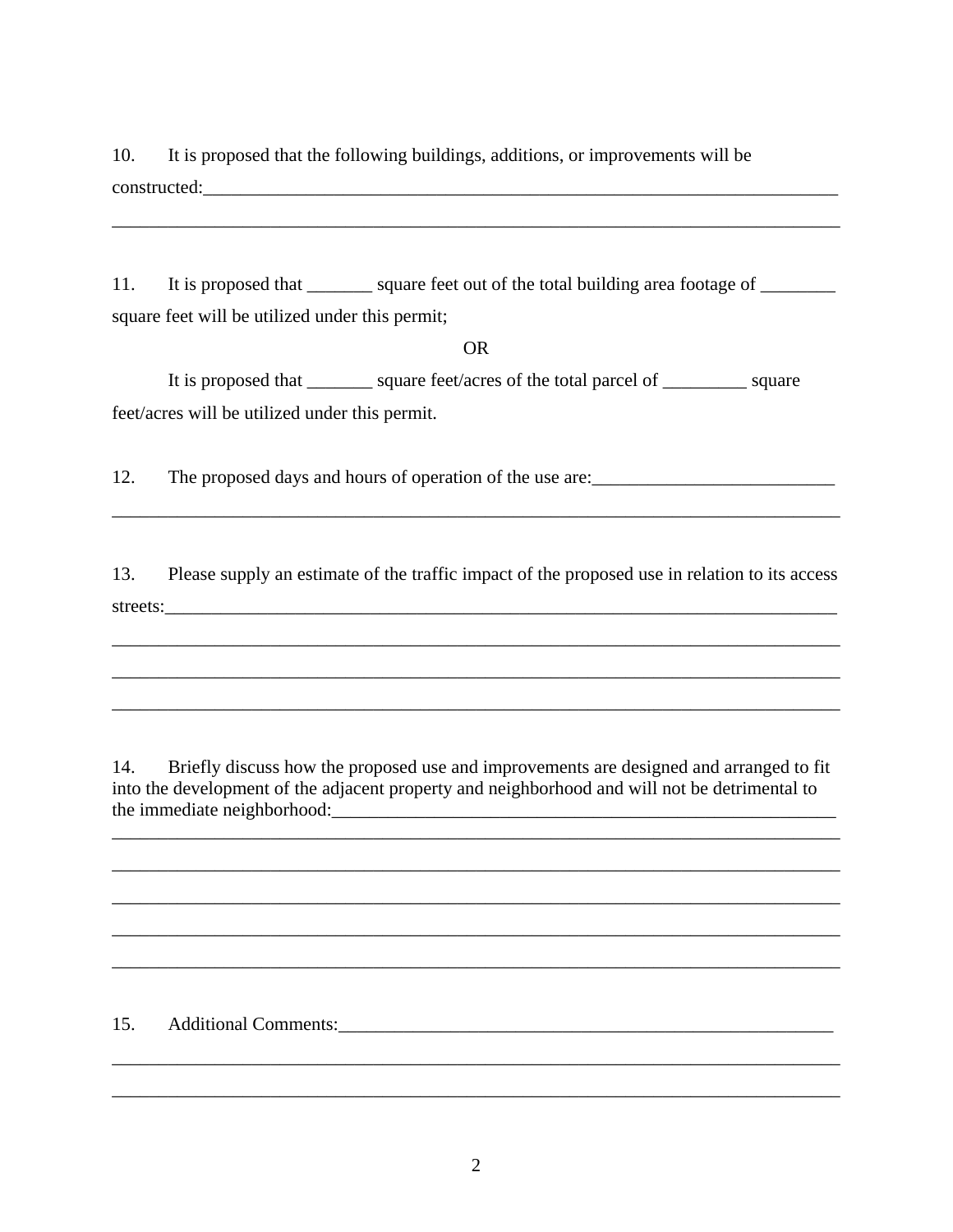16. A site plan must be submitted with this application. The Zoning Administrator will supply a checklist of the information that is required, which shall include, but is not limited to, the following:

- (a.) Boundaries of the entire area
- (b.) Total area of the property
- (c.) Location and size of all existing and proposed structures (including signs)
- (d.) All required minimum yards and the distances of all existing and proposed structures to the lot lines
- (e.) Public right(s)-of-way, indicating names and/or route numbers
- (f.) Proposed means of ingress and egress to and from the property from a public street
- (g.) Size and location of all existing and proposed off-street parking spaces, indicating minimum distance from the nearest property line(s)
- (h.) Proposed screening, landscaping, and fencing
- (i.) The existing use and zoning designation of adjacent properties

17. Provide the names and complete addresses of all adjacent landowners, including landowners across any road (use an additional sheet if necessary):

| <b>NAME</b> | <b>ADDRESS</b> | TAX MAP # |
|-------------|----------------|-----------|
|             |                |           |
|             |                |           |
|             |                |           |
|             |                |           |
|             |                |           |
|             |                |           |
|             |                |           |
|             |                |           |
|             |                |           |
|             |                |           |
|             |                |           |
|             |                |           |
|             |                |           |
|             |                |           |
|             |                |           |
|             |                |           |
|             |                |           |